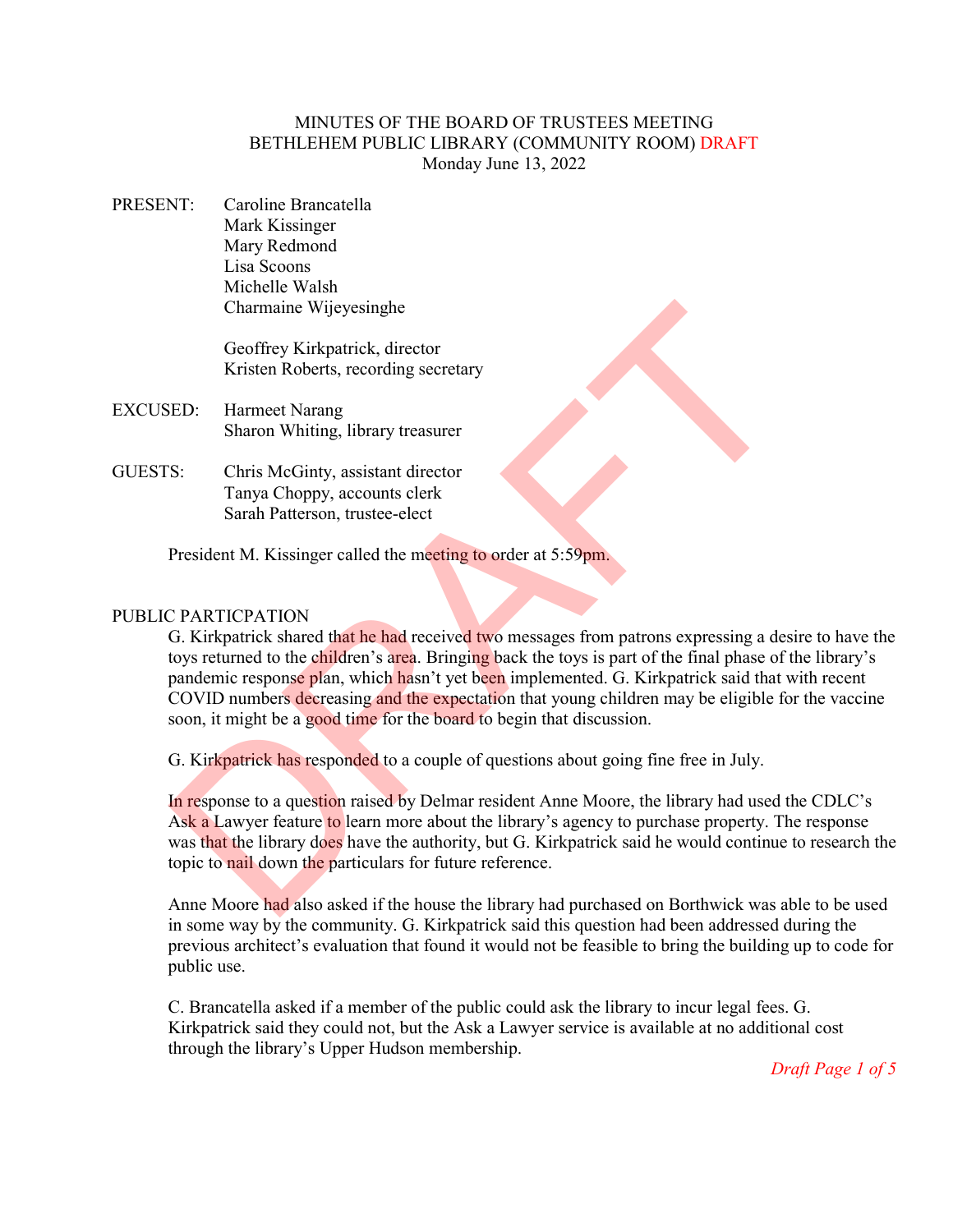M. Walsh said that she has also heard from people who are asking for the children's toys to be brought back. S. Patterson said she was part of a Facebook moms group that was asking the same question.

### SPECIAL RESOLUTION

M. Kissinger read a special resolution honoring trustee M. Redmond for her 10 years of service to the library. Afterwards, she was presented with a framed copy and flowers. C. Brancatella brought cupcakes to mark the occasion.

M. Redmond thanked her fellow board members and staff for being supportive of one another and working together to get things done. She said she was proud of the **HVAC** project and how the library pushed through even when there were difficulties. She said she learned so much from everyone during her time on the board M. Walsh said her expertise will be missed.

On a MOTION by M. Kissinger with a SECOND by M. Walsh, the board unanimously approved the resolution recognizing M. Redmond's time on the Board of Trustees.

## MINUTES

Minutes of the 09 May 2022 board meeting were approved unanimously on a MOTION by M. Redmond with a SECOND by C. Wijeyesinghe.

M. Walsh asked if in-person meetings would continue to feature the board packet on the display screen. G. Kirkpatrick said that as long as it is helpful to some, he would keep doing it. C. Wijeyesinghe said she was in favor of continuing the practice because it allows the public to follow along with what the board is discussing. M. Redmond thanked her fellow board members and staff for being supportive of one working together to get things done. She said she was proud of the HVAC project and subsection library pushed through even when there were

### FINANCIAL REPORT

### *Treasurer's update*

The board noted S. Whiting's treasurer's report. Additional items:

- G. Kirkpatrick read the report in S. Whiting's absence.
- C. Wijeyesinghe suggested they should think about trends in lines that are tracking under budget and what that might mean for future budgets or a potential construction project.

On a MOTION by C. Wijeyesinghe with a SECOND by M. Walsh, the board unanimously approved the Financial Statement dated 31 May 2022 (Checks disbursed in May 2022 based on pre-approval \$70,364.98; Checks disbursed in May 2022 relating to payroll \$208,045.26; Checks being submitted for approval \$56,826.05; CapProject Fund/Hand-Drawn Checks \$0; Total: \$335,236.29).

# PERSONNEL REPORT

The board asked about an entry that noted a staffer leaving and returning the same position. G. Kirkpatrick said it was a procedural notation for an individual who had retired from a full-time position elsewhere.

On a MOTION by L. Scoons with a SECOND by C. Brancatella, the board unanimously approved new hires for the following vacancies:

- Librarian 1, full-time, permanent, \$54,440/annual or per contract.
- Library Clerk, part-time, permanent, 11.67 hours/week, \$14.17/hour or per contract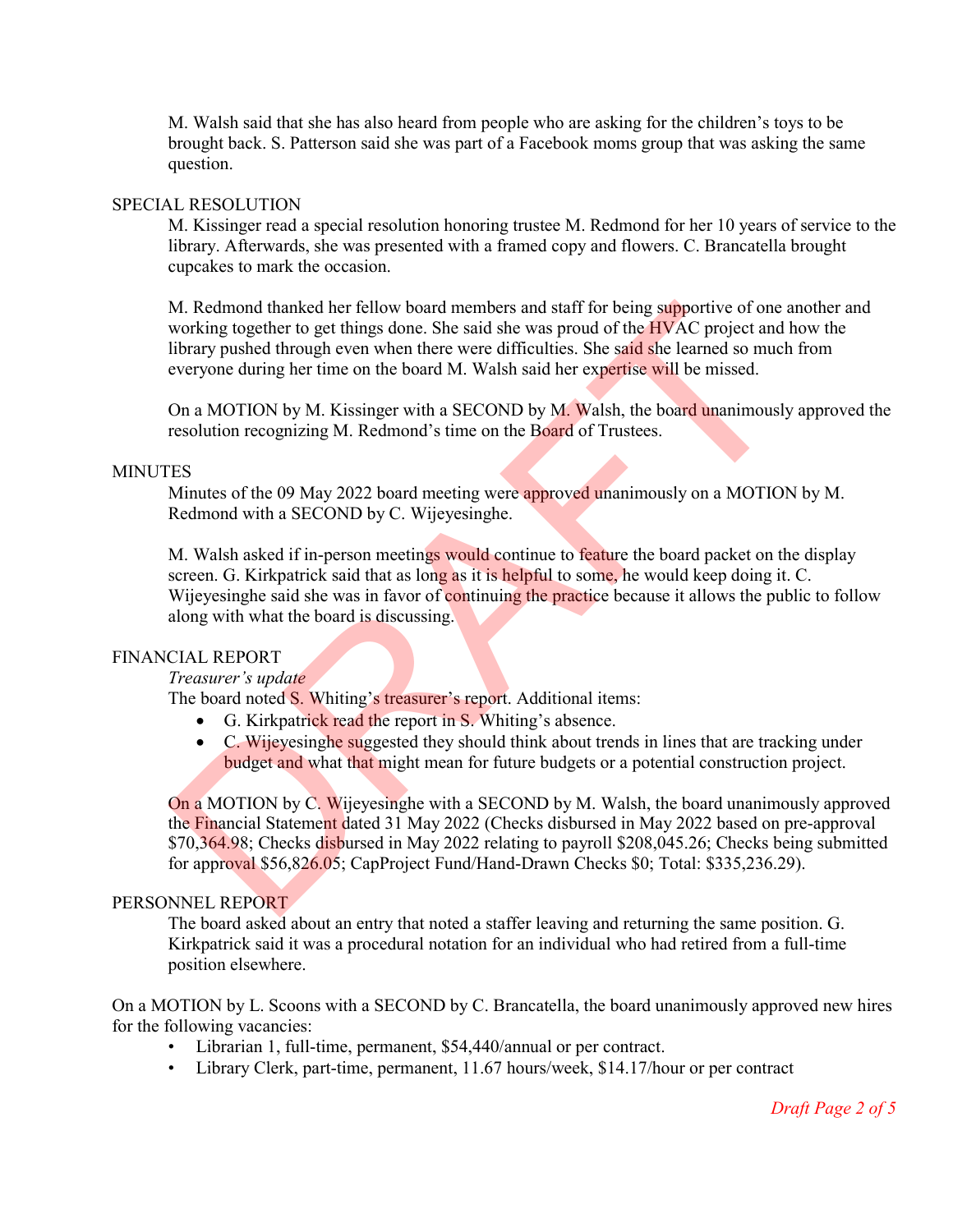## DIRECTOR'S REPORT

The board noted the director's report. Additional items:

- G. Kirkpatrick thanked the community for supporting the library budget and welcomed S. Patterson to the board. He noted that the large voter turnout would mean the number of signatures required for candidates next year will increase.
- Staffing shortages in May meant the cancellation of some programs, but the library was able to remain open thanks to the efforts of staffers who were not sidelined. M. Redmond said it was a testament to that hard work that a lot of members of the public were probably never aware of the shortages.
- G. Kirkpatrick thanked the teen volunteers who decorated the library's Memorial Day float. He noted there have been more volunteer requests than the *library* has been able to accommodate at this time because volunteer hours take a significant amount of staff time. C. Wijeyesinghe said that speaks to the necessity of the volunteer coordinator position that has been approved with the 2022-23 budget.
- The Friends' recent book sale was the organization's biggest single fundraiser. The board asked if they were planning to take donations for future sales. G. Kirkpatrick said that the Friends are open to the possibility but are not able to handle to coordination of it just yet. They will continue to sell library discards at the fall event. G. Kirkpatrick said that the space needed to collect and organize donations might be something to consider as the library looks at future building needs. • G. Kirkpatrick thanked the teen volunteers who decorated the library's Memory<br>He hoted there have been more volunteer requests than the library has been able<br>accommodate at this time because volunteer requests than th
	- G. Kirkpatrick noted that the library was way ahead in circulation over the previous pandemic year and the numbers were approaching pre-pandemic levels. M. Kissinger said that it might be time to have a conversation about the library's physical magazine collection as circulation in that area continues to decrease. G. Kirkpatrick said the current collection is primarily electronic, and there is no longer a teen and children's physical magazine collection.
	- M. Redmond said she saw a recent segment on the today show that touted Kanopy. G. Kirkpatrick said the streaming service, as well as Hoopla, continue to be popular with patrons.
	- C. Wijeyesinghe said she was at a recent conference and was pleased to see a significant number of librarians discussing and participating in inclusive training on issues of race.
	- C. Wijeyesinghe asked if the board could see a comparison of the library's annual numbers with those from before the pandemic. G. Kirkpatrick said that C. Stollar Peters would have a chart prepared for the July meeting.

# UHLS REPORT

L. Scoons said the annual celebration was held virtually June 3. She congratulated staffers for their win with the Kindness Matters campaign. She said Martin Garnar, who spoke at the end of the celebration, did a great job covering intellectual freedom.

# NEW BUSINESS

# *Board meeting videoconference policy*

G. Kirkpatrick said that an executive order in place allows for fully virtual meetings, but at some point that will expire and not be renewed. He said boards will be allowed the option of a hybrid meeting in the future as long as a quorum is present. For that reason, he was looking to put a videoconferencing policy in place so the board can have that option as needed. Board members participating remotely would be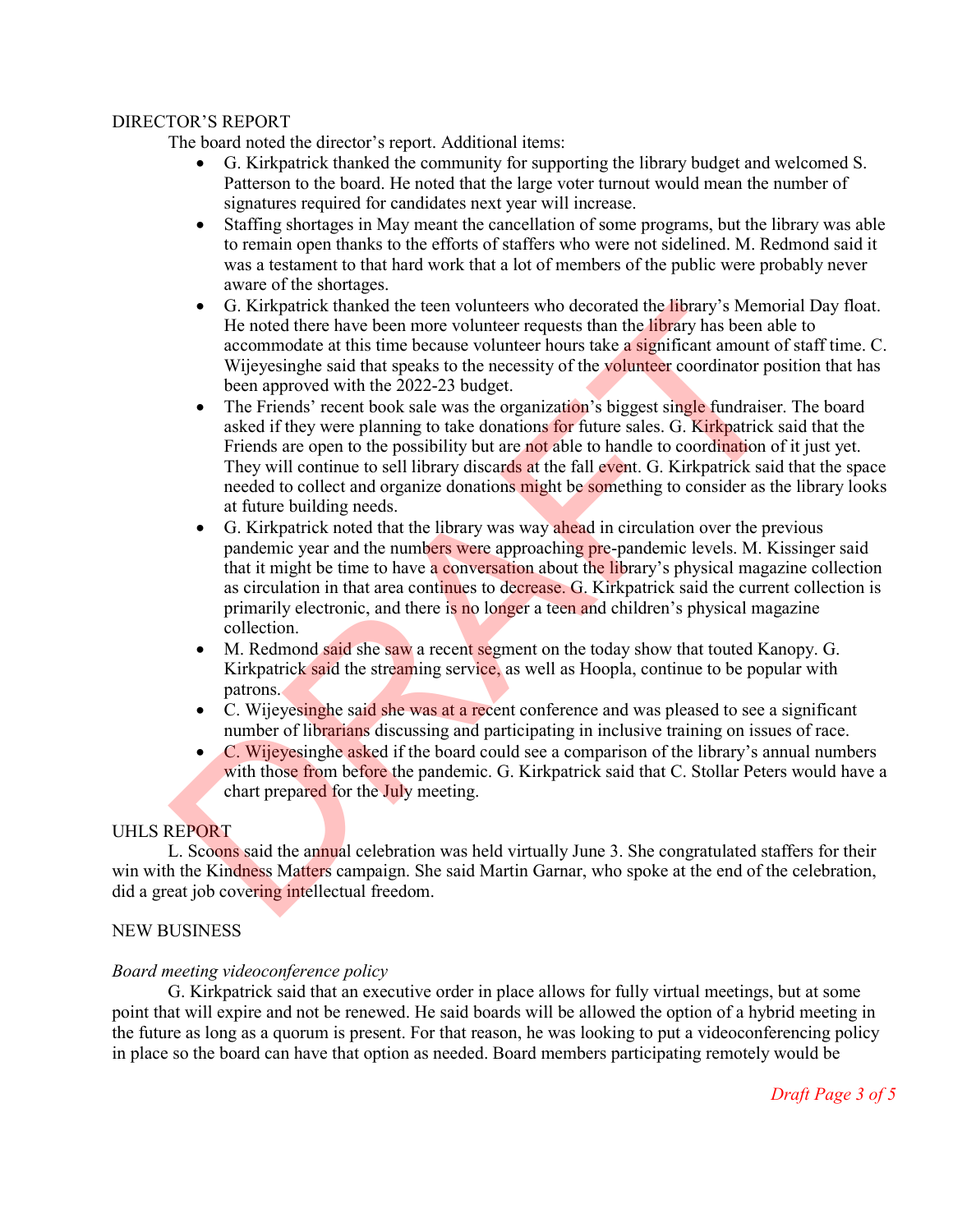required to be on screen and would be able to vote. C. Wijeyesinghe said the policy had been reviewed by the policy committee. M. Kissinger said the board would have to establish a notification process for those wishing to attend remotely.

A public hearing on the policy will be held at the July meeting.

C. Wijeyesinghe noted a typo in the second paragraph that should be the word "are."

On a MOTION by M. Redmond with a SECOND by M. Walsh, the board unanimously adopted the Videoconferencing Policy with the correction.

#### *M/C Salaries*

A copy of the salary schedule was shared with the board.

On a MOTION by C. Wijeyesinghe with a SECOND by C. Brancatella, the board unanimously approved the M/C salaries for the 2022-23 fiscal year.

C. Wijeyesinge said the board might consider in the future whether the M/C employees should have individual contracts.

#### OLD BUSINESS

#### *Building committee report and proposal from architect*

M. Kissinger said the building committee had received a proposal from the architects at Ashley McGraw. He noted that there are still some questions to be addressed, so the version in the board packet will not be the final version. The building committee is hoping to meet in the next couple of weeks so that the proposal would be ready for a full board review at the July meeting. M. Redmond asked if there was some redundancy with the proposal with what has already been done. M. Kissinger said that was one of the issues he would like to get addressed. faries<br>A copy of the salary schedule was shared with the board.<br>A copy of the salary schedule was shared with the board.<br>OTION by C. Wijeyesinghe with a SECOND by C. Brancatella, the board unanimousl<br>aries for the 2022-23

C. Brancatella said it was important to note that the process is still in the discussion phase.

C. Wijeyesinghe asked if there was a way to put out additional information letting the public know the board would be discussing an architect's proposal. M. Redmond echoed that idea, asking if there was a way to put materials related to any potential building plan in a dedicated spot on the website.

M. Redmond said it might be a good idea to revisit some of the public opinion that was gathered when the library first started thinking about building needs because those meetings were all held prepandemic, and the world is a different place now.

C. Wijeyesinghe talked about the timing of a potential bond vote coinciding with the budget vote and encouraged the board to seek out experts in that area for additional perspective. G. Kirkpatrick said that Ashley McGraw has a lot of experience in bonding projects, which was one of the reasons they were selected.

#### *Other old business*

M. Kissinger said the board needed to put together a nominating committee to set a slate of officers for vote at the July meeting.

M. Walsh and M. Kissinger volunteered to serve as the committee.

C. Brancatella proposed having two vice presidents. She said the structure had worked in the past.

L. Scoons said she wanted to raise a question that came up in the intellectual property discussion at the UHLS celebration. She asked what kind of policy the library has in place if books get challenged. G. Kirkpatrick said it was part of the Collection Development Policy. He noted that it would make sense to only

*Draft Page 4 of 5*